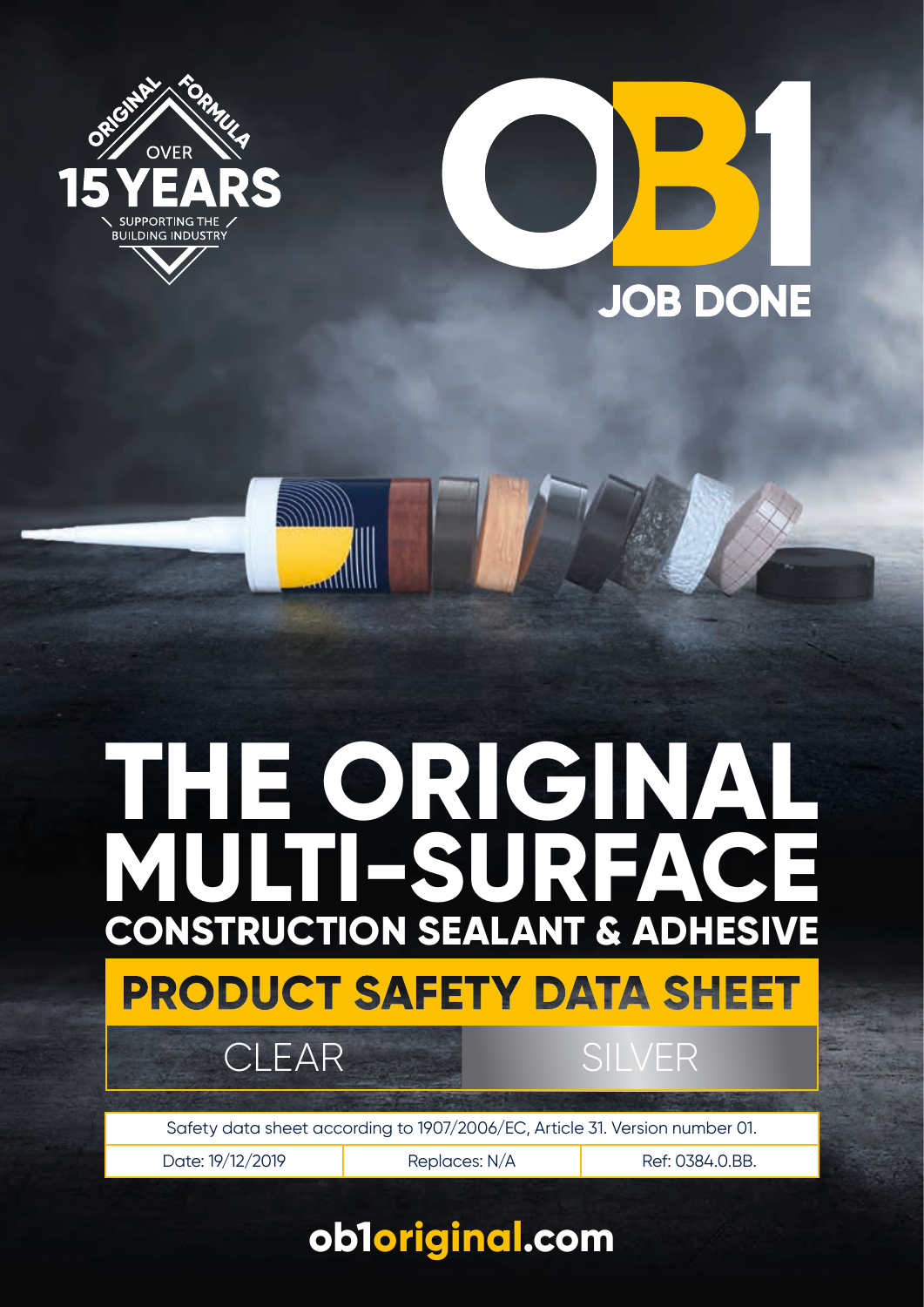

|     | <b>Product identifier</b>                     |                                                                                    |                                                                               |  |
|-----|-----------------------------------------------|------------------------------------------------------------------------------------|-------------------------------------------------------------------------------|--|
|     | <b>Trade name</b>                             | OB1.                                                                               |                                                                               |  |
|     | Article number                                |                                                                                    | OB1SCS290C, OB1SCSFOIL400C, OB1SCS290S.                                       |  |
| 1.2 |                                               |                                                                                    | Relevant identified uses of the substance or mixture and uses advised against |  |
|     | No further relevant information available.    |                                                                                    |                                                                               |  |
|     |                                               | Application of the Substance/the mixture Sealant.                                  |                                                                               |  |
|     | Manufacturer/<br><b>Supplier</b>              | Siroflex Limited.<br>Dodworth Business Park, Dodworth<br>Barnsley, South Yorkshire |                                                                               |  |
|     |                                               | S75 3SP.                                                                           |                                                                               |  |
|     |                                               | www.siroflex.co.uk                                                                 |                                                                               |  |
|     | <b>Further information</b><br>obtainable from | www.ob1original.com                                                                |                                                                               |  |
|     |                                               |                                                                                    |                                                                               |  |
| 1.4 | <b>Emergency telephone number</b>             |                                                                                    |                                                                               |  |



## **2.1 Classification of the substance or mixture**

**Classification according to Regulation (EC) No 1272/2008.** The product is not classified according to the CLP regulation.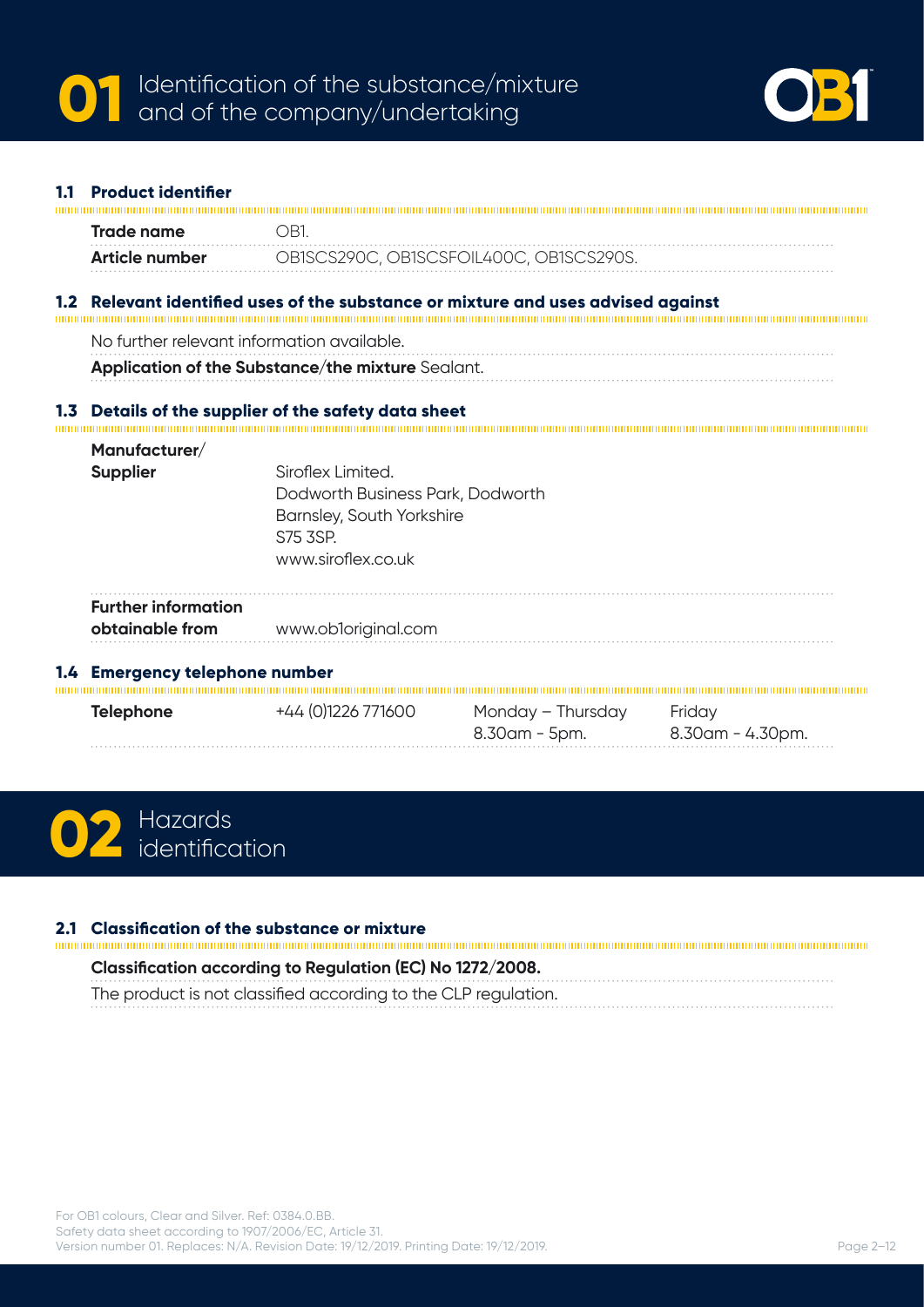



### **2.2 Label elements**

| <b>Labelling according</b><br>to Regulation (EC)<br>No 1272/2008 | Void.                                                                                                                                                                      |
|------------------------------------------------------------------|----------------------------------------------------------------------------------------------------------------------------------------------------------------------------|
| <b>Hazard pictograms</b>                                         | Void.                                                                                                                                                                      |
| <b>Signal word</b>                                               | Void.                                                                                                                                                                      |
| <b>Hazard statements</b>                                         | Void.                                                                                                                                                                      |
| <b>Additional information Contains</b>                           | N-[3-(dimethoxymethylsilyl)propyl]ethylenediamine,<br>N-(3-(trimethoxysilyl)propyl)ethylenediamine,<br>dioctyltinbis(acetylacetonate)<br>May produce an allergic reaction. |
|                                                                  | Safety data sheet available on request.                                                                                                                                    |

## **2.3 Other hazards**

| <b>Results of PBT and vPvB assessment</b> |                 |  |  |
|-------------------------------------------|-----------------|--|--|
| <b>PRT</b>                                | Not applicable. |  |  |
| <b>vPvR</b>                               | Not applicable. |  |  |

# **03** Composition/information

# **3.2 Chemical characterisation: Mixtures**

| <b>Description</b>                                                        | Mixture of substances listed below with nonhazardous additions.                    |             |
|---------------------------------------------------------------------------|------------------------------------------------------------------------------------|-------------|
| <b>Dangerous components</b>                                               |                                                                                    |             |
| $CAS: 28553-12-0$<br>FINFCS: 249-079-5<br>Reg.nr.: 01-2119430798-28-xxxx. | di-"isononyl" phthalate<br>substance with a Community<br>workplace exposure limit. | $10 - 50$ % |
| CAS: 2768-02-7<br>EINECS: 220-449-8<br>Reg.nr.: 01-2119513215-52-xxxx.    | trimethoxyvinylsilane.<br>Elam. Liq. 3, H226;<br>$\bigotimes$ Acute Tox. 4, H332.  | $1 - 5%$    |

**Additional information** For the wording of the listed hazard phrases refer to section 16. . . . . . . . . . . . . . . . .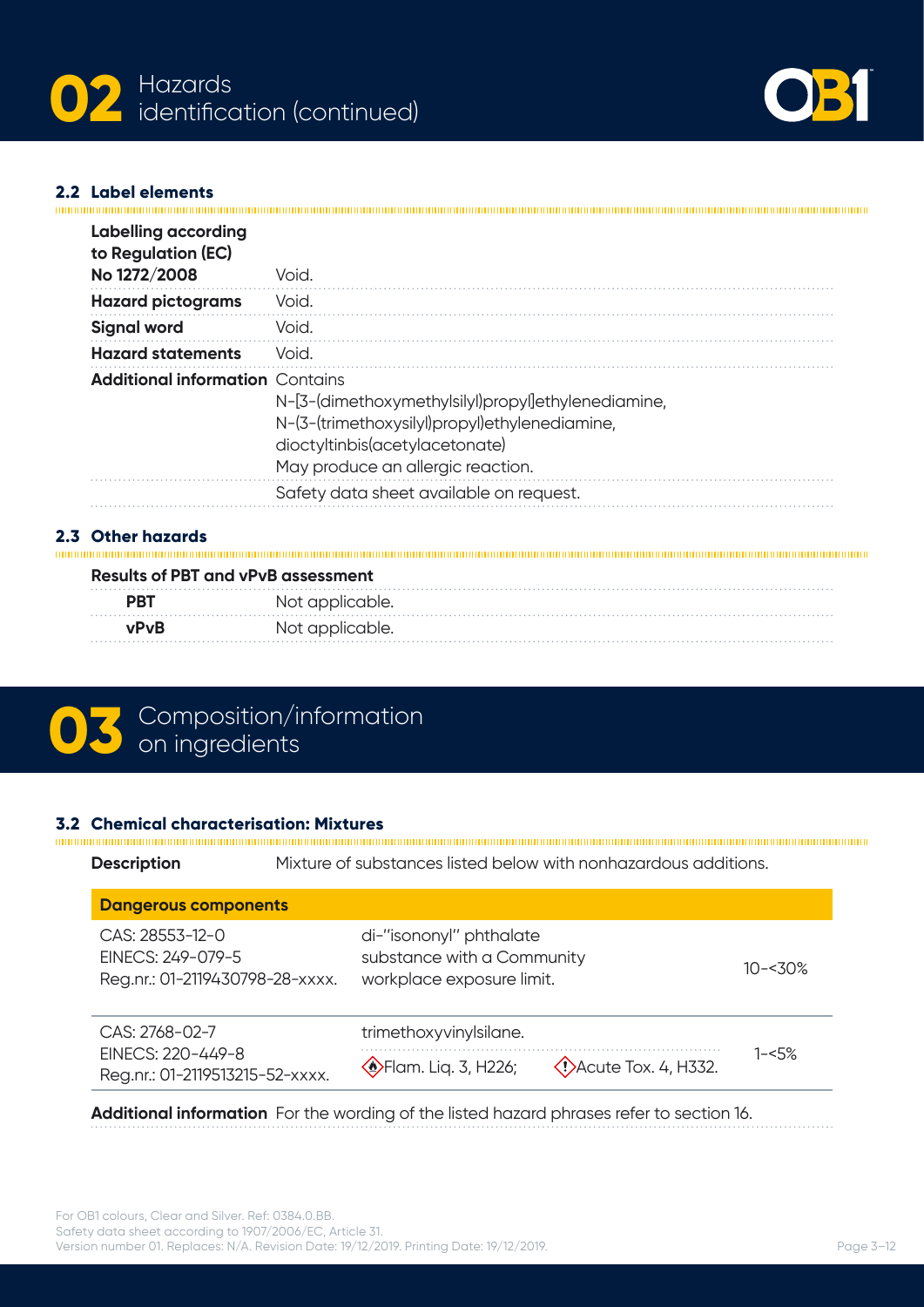

mmm



#### **4.1 Description of first aid measures**

| <b>General information</b><br>No special measures required.                        |  |
|------------------------------------------------------------------------------------|--|
| Supply fresh air; consult doctor in case of complaints.<br><b>After inhalation</b> |  |
| Generally the product does not irritate the skin.<br>After skin contact            |  |
| Rinse opened eye for several minutes under running water.<br>After eye contact     |  |
| <b>After swallowing</b><br>If symptoms persist consult doctor.                     |  |

### **4.2 Most important symptoms and effects, both acute and delayed**

No further relevant information available.

### **4.3 Indication of any immediate medical attention and special treatment needed**

No further relevant information available.

# Firefighting **05** measures

**5.1 Extinguishing media**

**Suitable extinguishing agents** Use fire extinguishing methods suitable to surrounding conditions.

### **5.2 Special hazards arising from the substance or mixture**

No further relevant information available.

### **5.3 Advice for firefighters**

**Protective equipment** Mouth respiratory protective device.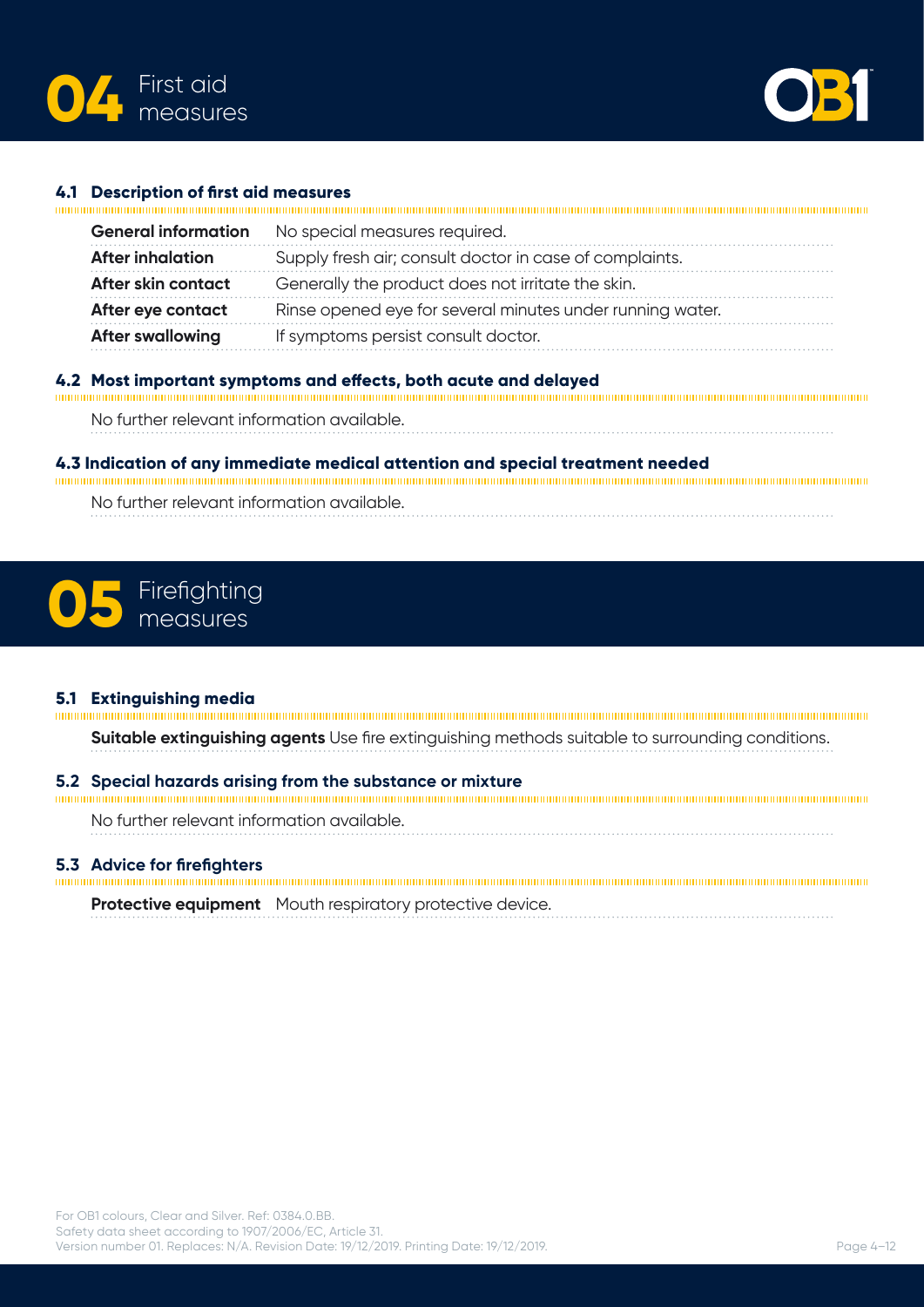



| 6.1 | Personal precautions, protective equipment and emergency procedures                              |
|-----|--------------------------------------------------------------------------------------------------|
|     | Ensure adequate ventilation.                                                                     |
|     | <b>6.2 Environmental precautions</b>                                                             |
|     | Do not allow to enter sewers/ surface or ground water.                                           |
|     | 6.3 Methods and material for containment and cleaning up                                         |
|     | Absorb with liquid-binding material (sand, diatomite, acid binders, universal binders, sawdust). |
|     | <b>Pick up</b> mechanically.                                                                     |
|     | Reference to other sections                                                                      |
|     | See Section 7 for information on safe handling.                                                  |
|     | See Section 8 for information on personal protection equipment.                                  |
|     | See Section 13 for disposal information.                                                         |



**7.1 Precautions for safe handling** Use only in well ventilated areas. **Information about fire and explosion protection** No special measures required. 

## **7.2 Conditions for safe storage, including any incompatibilities**

| <b>Storage</b>                                              |                          |
|-------------------------------------------------------------|--------------------------|
| Requirements to be met by<br>storerooms and receptacles     | No special requirements. |
| Information about storage in<br>one common storage facility | Not required.            |
| <b>Further information</b><br>about storage conditions      | None.                    |

**7.3 Specific end use(s)** 

No further relevant information available.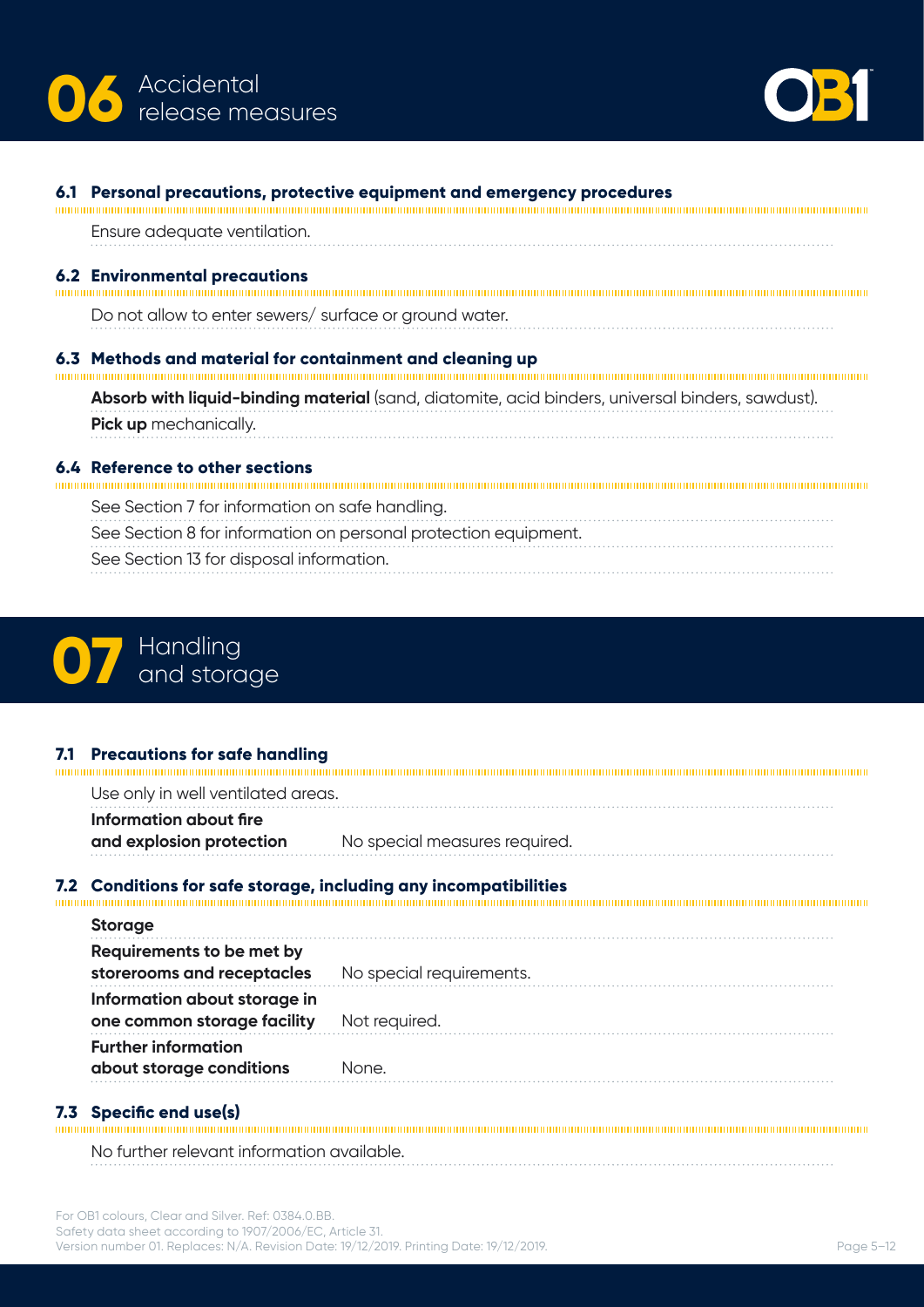



### **Additional information about**

**design of technical facilities** No further data; see item 7.

**8.1 Control parameters**

| Ingredients with limit values that require monitoring at the workplace |                                                       |  |
|------------------------------------------------------------------------|-------------------------------------------------------|--|
| 28553-12-0 di-"isononyl" phthalate                                     |                                                       |  |
| <b>OFI</b>                                                             | Long-term value: $5 \,\mathrm{mg/m^3}$ .              |  |
| <b>Additional information</b>                                          | The lists valid during the making were used as basis. |  |

### **8.2 Exposure controls**

| Personal protective equipment                   |                                                                                                                                                                                                                                                                                                                                                                     |
|-------------------------------------------------|---------------------------------------------------------------------------------------------------------------------------------------------------------------------------------------------------------------------------------------------------------------------------------------------------------------------------------------------------------------------|
| <b>General protective and hygienic measures</b> |                                                                                                                                                                                                                                                                                                                                                                     |
|                                                 | The usual precautionary measures are to be adhered to when handling chemicals.                                                                                                                                                                                                                                                                                      |
| <b>Respiratory protection</b>                   | Not required.                                                                                                                                                                                                                                                                                                                                                       |
| <b>Protection of hands</b>                      | The glove material has to be impermeable and resistant<br>to the product/ the substance/ the preparation.                                                                                                                                                                                                                                                           |
|                                                 | Due to missing tests no recommendation to the glove<br>material can be given for the product/ the preparation/<br>the chemical mixture.                                                                                                                                                                                                                             |
|                                                 | Selection of the glove material on consideration of the<br>penetration times, rates of diffusion and the degradation.                                                                                                                                                                                                                                               |
| <b>Material of gloves</b>                       | The selection of the suitable gloves does not only depend on<br>the material, but also on further marks of quality and varies from<br>manufacturer to manufacturer. As the product is a preparation of<br>several substances, the resistance of the glove material can not<br>be calculated in advance and has therefore to be checked prior<br>to the application. |
| <b>Penetration time of</b>                      |                                                                                                                                                                                                                                                                                                                                                                     |
| glove material                                  | The exact break through time has to be found out by the<br>manufacturer of the protective gloves and has to be observed.                                                                                                                                                                                                                                            |
| Eye protection                                  | Goggles recommended during refilling.                                                                                                                                                                                                                                                                                                                               |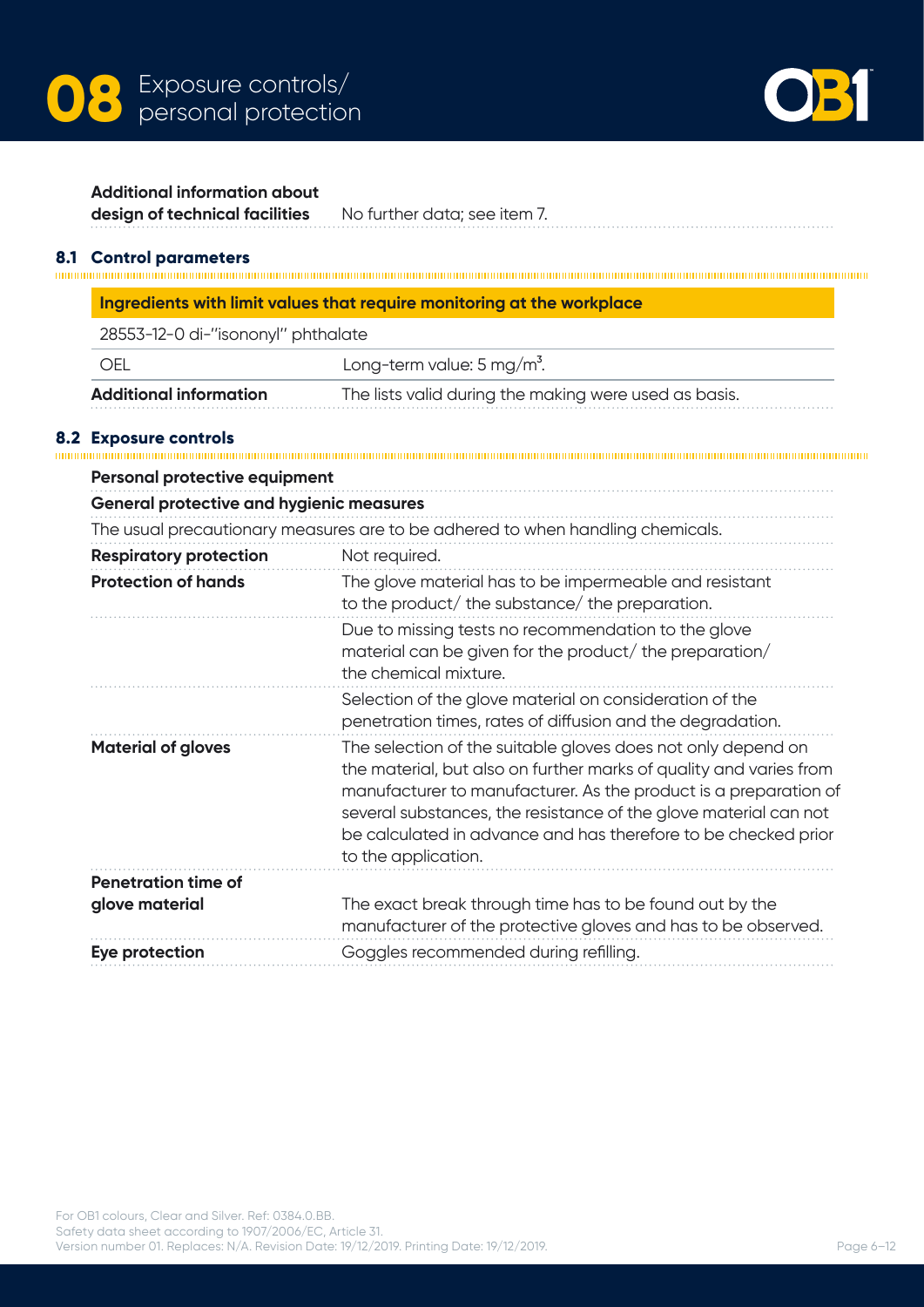



### **9.1 Information on basic physical and chemical properties**

| <b>General Information</b>              |                                               |
|-----------------------------------------|-----------------------------------------------|
| <b>Appearance</b>                       |                                               |
| • Form                                  | Pasty.                                        |
| • Colour                                | Various colours.                              |
| Odour                                   | Characteristic.                               |
| <b>Odour threshold</b>                  | Not determined.                               |
| pH-value                                | Undetermined.                                 |
| <b>Change in condition</b>              |                                               |
| . Melting point/freezing point          | Undetermined.                                 |
| · Initial boiling point                 |                                               |
| and boiling range                       | 270 °C.                                       |
| <b>Flash point</b>                      | $>100$ °C.                                    |
| <b>Flammability (solid, gas)</b>        | Not applicable.                               |
| Ignition temperature                    | 420 °C.                                       |
| <b>Decomposition temperature</b>        | Not determined.                               |
| <b>Auto-ignition temperature</b>        | Product is not selfigniting.                  |
| <b>Explosive properties</b>             | Product does not present an explosion hazard. |
| <b>Explosion limits</b>                 |                                               |
| • Lower                                 | Undetermined. Not determined.                 |
| • Upper                                 | Undetermined. Not determined.                 |
| <b>Vapour pressure</b>                  | Undetermined.                                 |
| Density at 20 °C                        | 1.06 $g/cm^{3}$                               |
| <b>Relative density</b>                 | Not determined.                               |
| <b>Vapour density</b>                   | Not determined.                               |
| <b>Evaporation rate</b>                 | Not determined.                               |
| Solubility in/Miscibility with water    | Not miscible or difficult to mix.             |
| Partition coefficient (n-octanol/water) | Not determined.                               |
| <b>Viscosity</b>                        |                                               |
| • Dynamic                               | Not determined.                               |
| • Kinematic                             | Not determined.                               |
| <b>Solvent content</b>                  |                                               |
| VOC (EC)                                | $3.23 - 3.4%$ .                               |
| VOC (EC)                                | $34.2 - 36$ g/l.                              |
|                                         |                                               |

**9.2 Other information** No further relevant information available.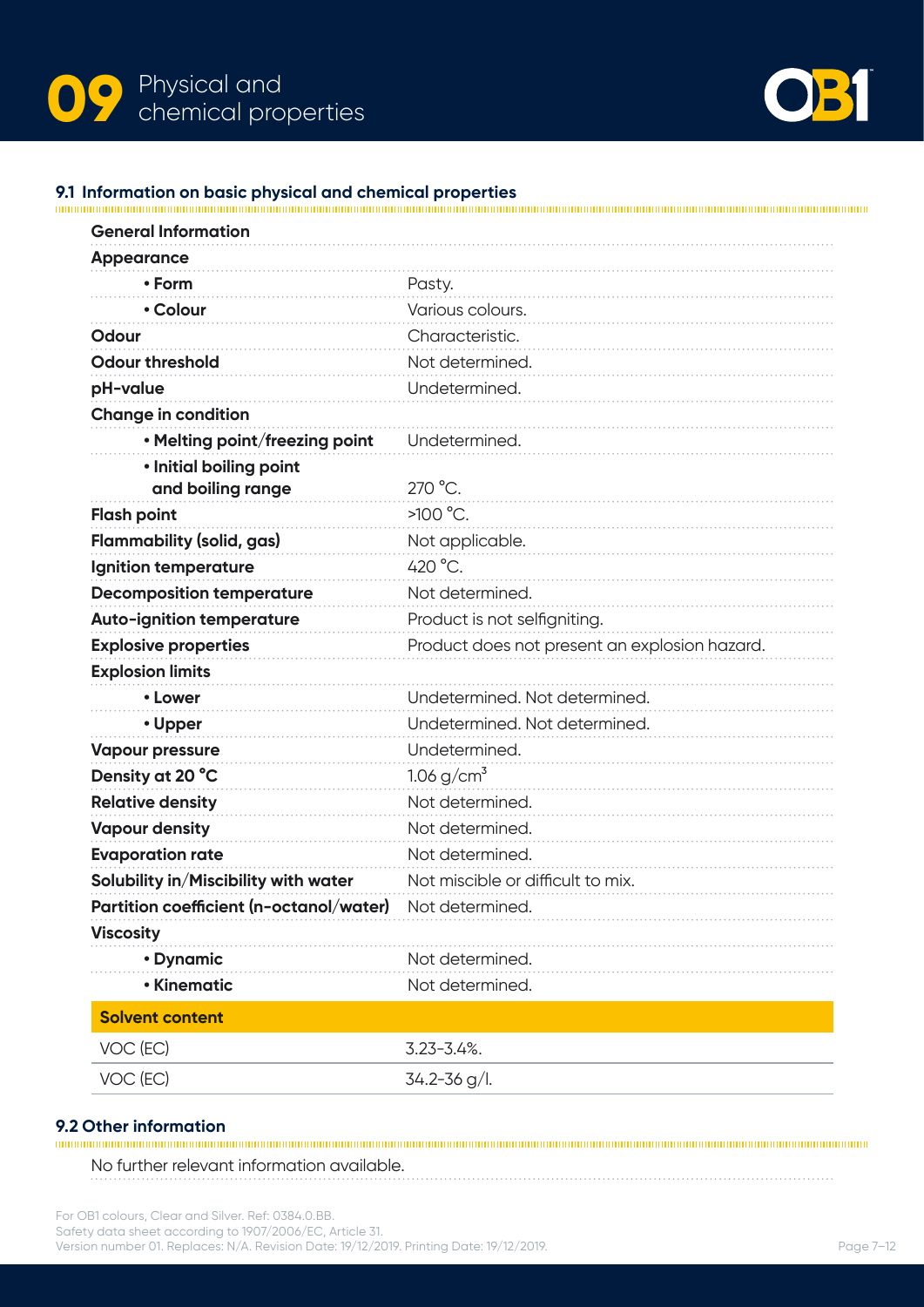



#### **10.1 Reactivity**

| No further relevant information available.          |                                                       |
|-----------------------------------------------------|-------------------------------------------------------|
| <b>10.2 Chemical stability</b>                      |                                                       |
| Thermal decomposition /<br>conditions to be avoided | No decomposition if used according to specifications. |
| <b>10.3 Possibility of hazardous reactions</b>      |                                                       |
| No dangerous reactions known.                       |                                                       |
| <b>10.4 Conditions to avoid</b>                     |                                                       |
| No further relevant information available.          |                                                       |
| 10.5 Incompatible materials                         |                                                       |
| No further relevant information available.          |                                                       |
| 10.6 Hazardous decomposition products               |                                                       |
| No dangerous decomposition products known.          |                                                       |

# **11** Toxicological information

## **11.1 Information on toxicological effects**

| <b>Acute toxicity</b>                        | Based on available data, the classification criteria are not met.                          |
|----------------------------------------------|--------------------------------------------------------------------------------------------|
| <b>Primary irritant effect</b>               |                                                                                            |
| $\cdot$ Skin corrosion/<br><i>irritation</i> | Based on available data, the classification criteria are not met.                          |
| • Serious eye<br>damage/irritation           | Based on available data, the classification criteria are not met.                          |
| • Respiratory or<br>skin sensitisation       | Based on available data, the classification criteria are not met.                          |
|                                              | <b>CMR</b> effects (carcinogenity, mutagenicity and toxicity for reproduction)             |
|                                              | . Germ cell mutagenicity Based on available data, the classification criteria are not met. |
| • Carcinogenicity                            | Based on available data, the classification criteria are not met.                          |
| • Reproductive toxicity                      | Based on available data, the classification criteria are not met.                          |
|                                              |                                                                                            |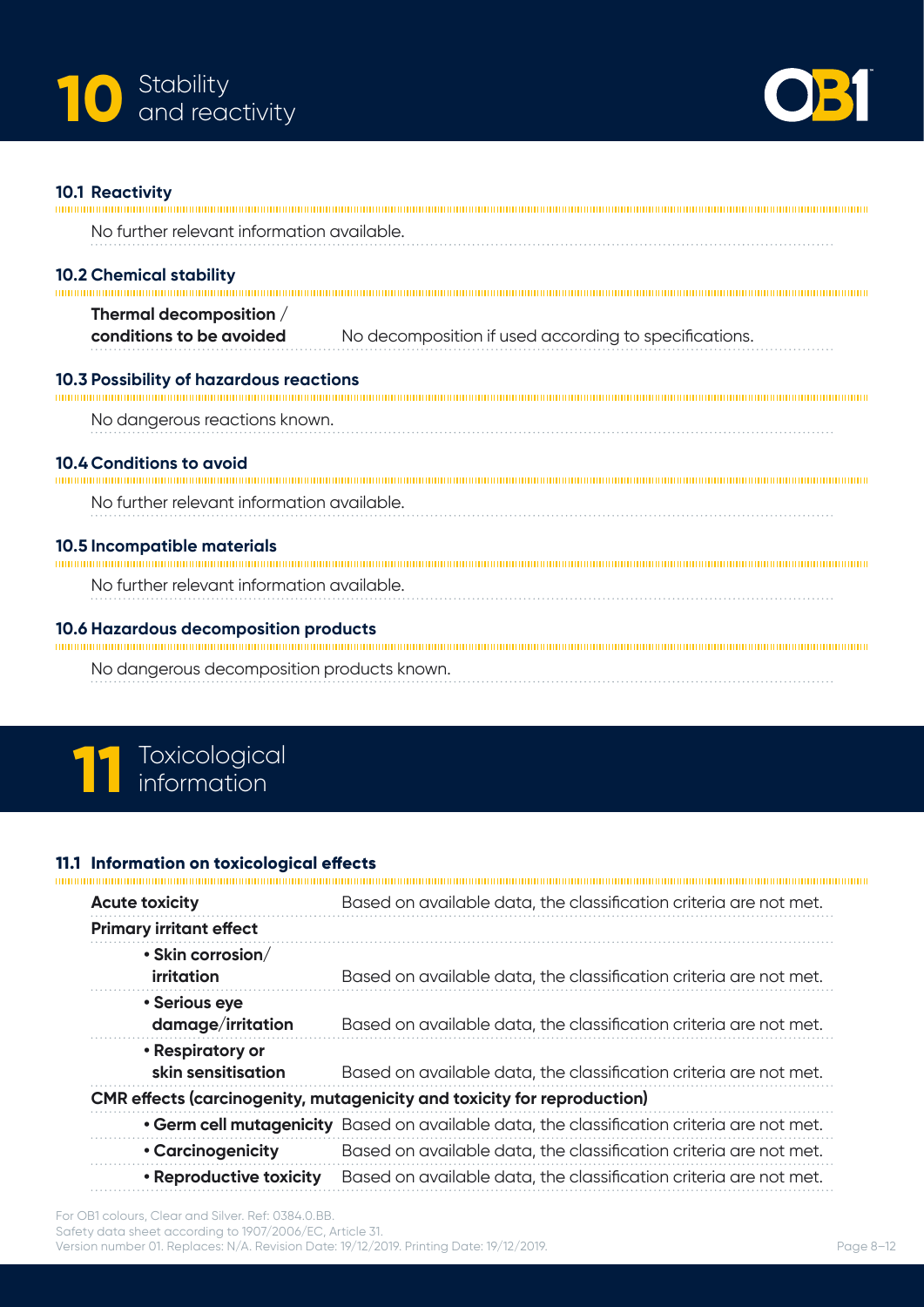



| <b>STOT-single exposure</b>   | Based on available data, the classification criteria are not met. |
|-------------------------------|-------------------------------------------------------------------|
| <b>STOT-repeated exposure</b> | Based on available data, the classification criteria are not met. |
| <b>Aspiration hazard</b>      | Based on available data, the classification criteria are not met. |

# 12 Ecological **12** information

### **12.1 Toxicity**

Ï

| <b>Aquatic toxicity</b>                    | No further relevant information available.                                                                        |
|--------------------------------------------|-------------------------------------------------------------------------------------------------------------------|
| 12.2 Persistence and degradability         |                                                                                                                   |
| No further relevant information available. |                                                                                                                   |
| 12.3 Bioaccumulative potential             |                                                                                                                   |
| No further relevant information available. |                                                                                                                   |
| 12.4 Mobility in soil                      |                                                                                                                   |
| No further relevant information available. |                                                                                                                   |
| <b>Additional ecological information</b>   |                                                                                                                   |
|                                            | • General notes Water hazard class 1 (German Regulation) (Self-assessment):<br>slightly hazardous for water.      |
|                                            | Do not allow undiluted product or large quantities of it to reach ground<br>water, water course or sewage system. |
|                                            |                                                                                                                   |

# **12.5 Results of PBT and vPvB assessment**

| <b>PRT</b> | Not applicable. |
|------------|-----------------|
| vPvB       | Not applicable. |

**12.6 Other adverse effects**

No further relevant information available.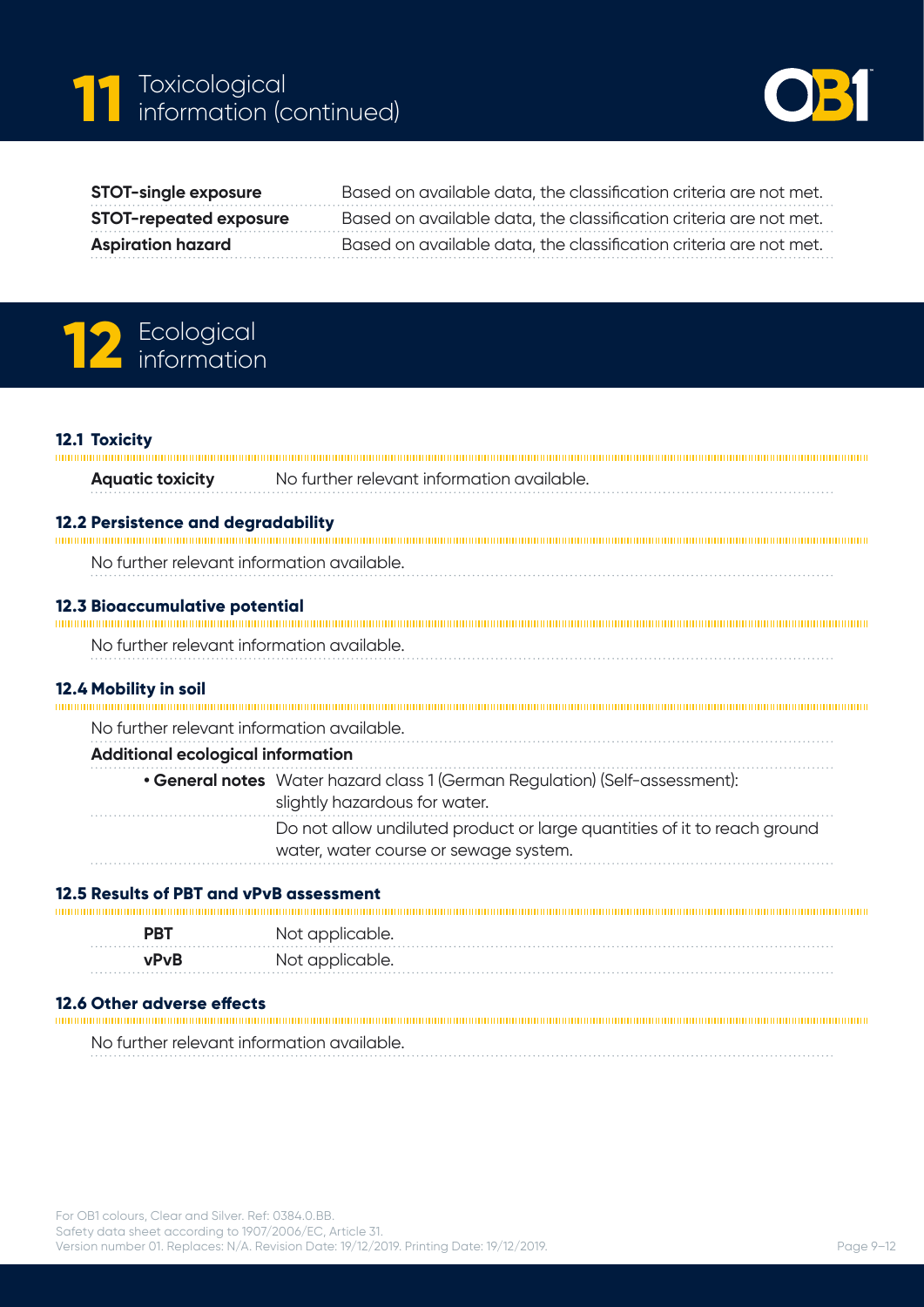



#### **13.1 Waste treatment methods**

mm

| <b>Recommendation</b>      | Disposal must be made according to official regulations. |
|----------------------------|----------------------------------------------------------|
| European                   |                                                          |
| waste catalogue            | <b>08 04 10</b> waste adhesives and sealants             |
|                            | other than those mentioned in 08 04 09.                  |
| <b>Uncleaned packaging</b> |                                                          |
| Recommendation             | Disposal must be made according to official regulations. |



## **14.1 UN-Number ADR, ADN, IMDG, IATA** Void. **14.2 UN proper shipping name ADR, ADN, IMDG, IATA** Void. **14.3 Transport hazard class(es) ADR, ADN, IMDG, IATA Class** Void. **14.4 Packing group ADR, IMDG, IATA Void. 14.5 Environmental hazards:** Not applicable. **14.6 Special precautions for user** Not applicable. **14.7 Transport in bulk according to Annex II of Marpol and the IBC Code** Not applicable. **UN "Model Regulation"** Void.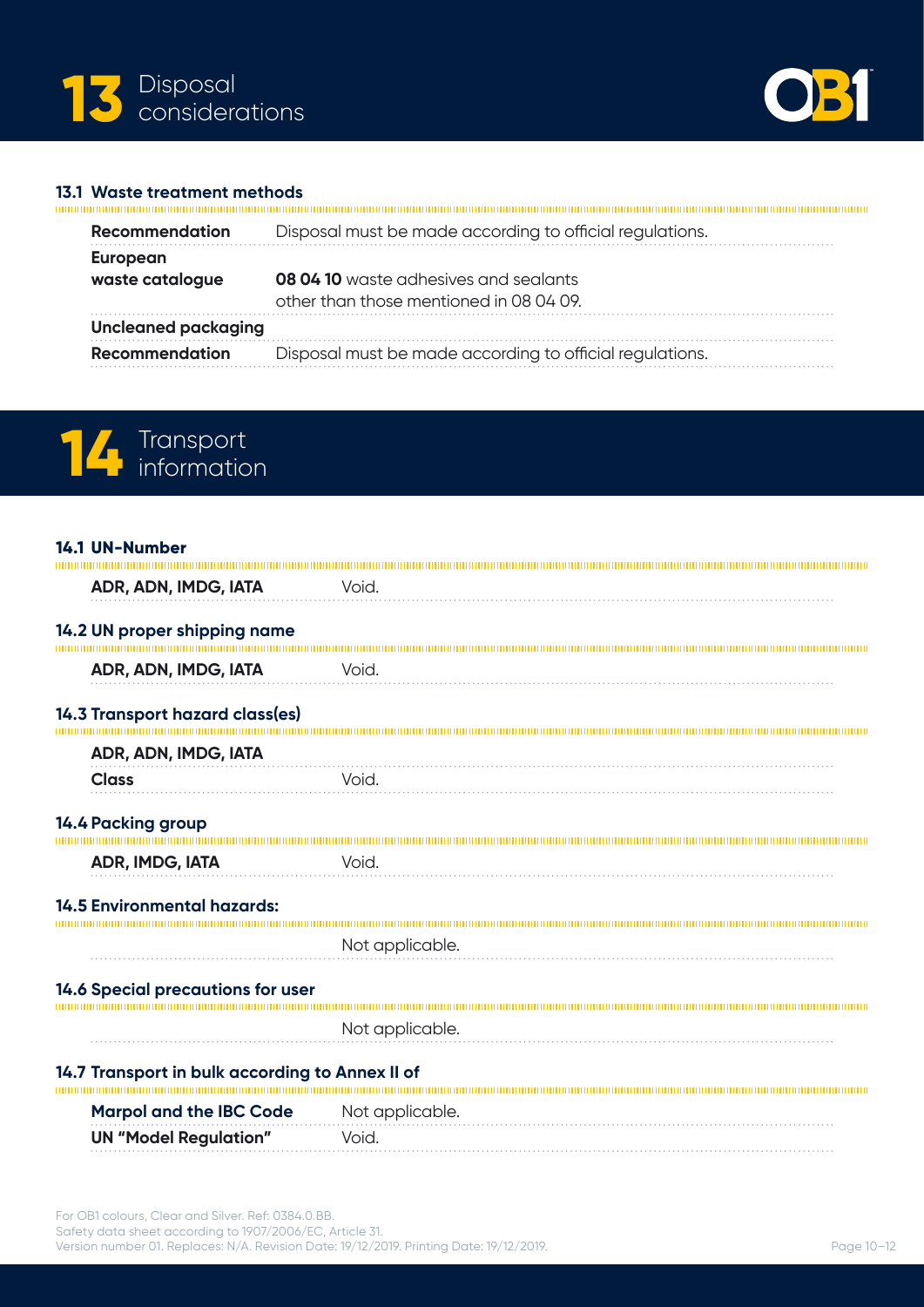



#### **15.1 Safety, health and environmental regulations/legislation specific for the substance or mixture**

| Directive 2012/18/EU                                                        |                                    |
|-----------------------------------------------------------------------------|------------------------------------|
| Named dangerous substances - ANNEX I                                        | None of the ingredients is listed. |
| REGULATION (EC) No 1907/2006 ANNEX XVII Conditions of restriction: 40, 52a. |                                    |
| <b>National regulations</b>                                                 |                                    |
| Other regulations, limitations and prohibitive regulations.                 |                                    |

A Chemical Safety Assessment has not been carried out.



This information is based on our present knowledge. However, this shall not constitute a guarantee for any specific product features and shall not establish a legally valid contractual relationship.

#### **Relevant phrases**

| <u> 1999 - Andrea Stadt Stadt Stadt Stadt Stadt Stadt Stadt Stadt Stadt Stadt Stadt Stadt Stadt Stadt Stadt Stadt Stadt Stadt Stadt Stadt Stadt Stadt Stadt Stadt Stadt Stadt Stadt Stadt Stadt Stadt Stadt Stadt Stadt Stadt St</u> |                              |  |
|--------------------------------------------------------------------------------------------------------------------------------------------------------------------------------------------------------------------------------------|------------------------------|--|
| H <sub>226</sub>                                                                                                                                                                                                                     | Flammable liquid and vapour. |  |
| <b>H332</b>                                                                                                                                                                                                                          | Harmful if inhaled.          |  |
|                                                                                                                                                                                                                                      |                              |  |

**Department issuing SDS**

Product safety department. 

#### **Contact** mmu

| Martin McAleenan |                           |
|------------------|---------------------------|
| Email            | mmcaleenan@siroflex.co.uk |